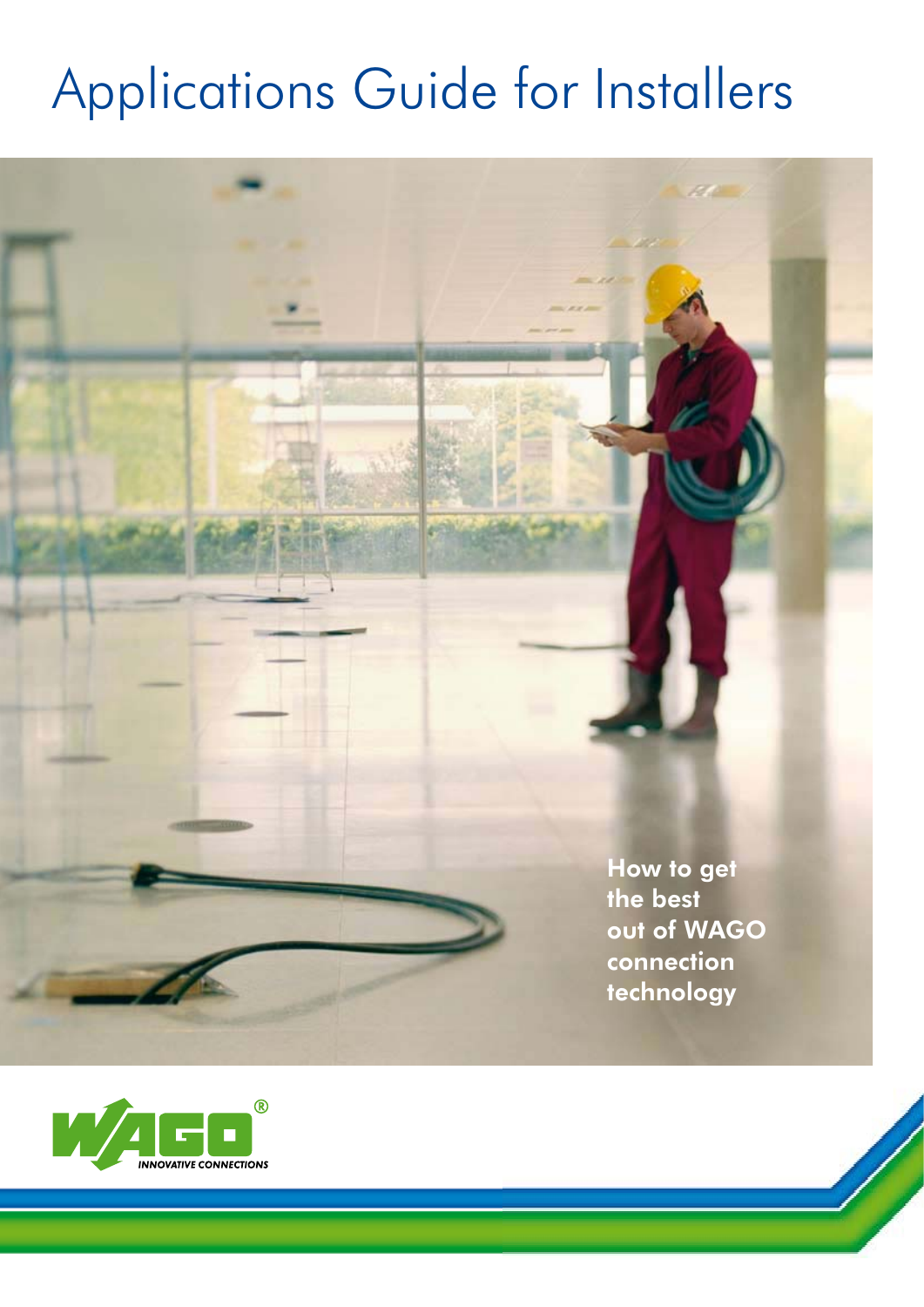### Setting standards for over 50 years

WAGO has built a reputation over more than 50 years for providing innovative interconnection technology solutions. As creators of the mould-breaking Cage Clamp® and PushWire concepts, our existing family of almost 20,000 products is by far the largest range of spring pressure-based systems on the market, covering building services, industrial automation and utilities applications.

Throughout the UK, WAGO is able to offer electrical planners, consultants, contractors and facilities managers access to our extensive range of products





and technical expertise. This includes working closely with the customer to devise tailor-made solutions for any type or size of project. We can also make available the extensive resources of our world-class R&D division.

#### **An innovative approach to connection technology**

**Cage Clamp®** is a universal clamping system for solid, stranded, fine stranded and ferruled conductors with a range from 0.08 – 35mm<sup>2</sup>. It reduces wiring time and guarantees a gastight and maintenance free connection – every time. The automatic clamping feature ensures a precise, uniform contact is made between the conductor and current bar, regardless of operator skill. Cage Clamp® is a universal clamping system f<br>solid, stranded, fine stranded and ferruled conduct<br>with a range from  $0.08 - 35 \text{mm}^2$ . It reduces wiring<br>time and guarantees a gastight and maintenance<br>free connection – ever

**PushWire**, like Cage Clamp®, ensures gastight and maintenance free connection. PushWire connectors are used exclusively for solid and 7 stranded conductors ranging from 0.75 – 6mm2. The design ensures that every conductor is clamped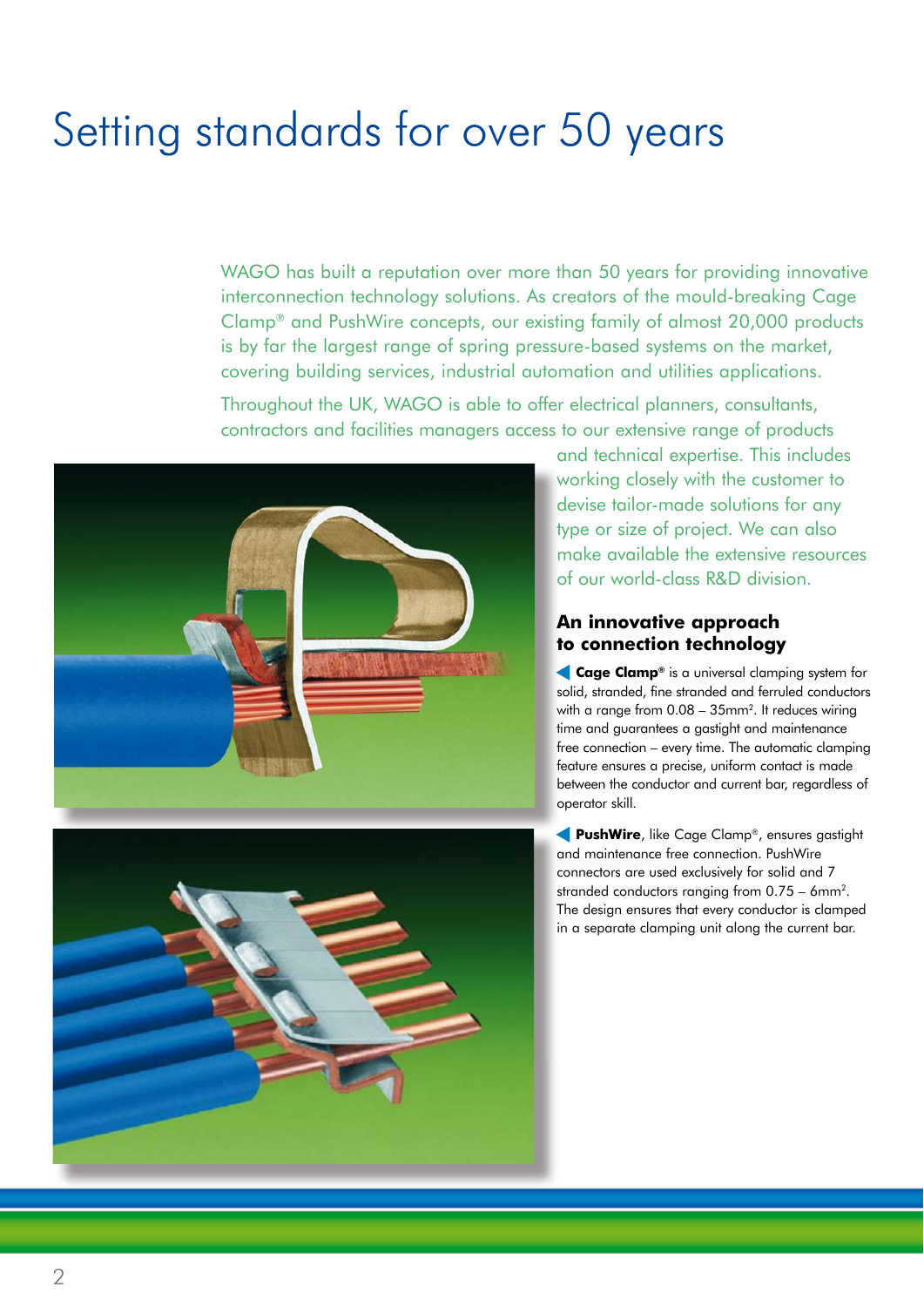### Supporting best practice



WAGO's success is based on an in-depth understanding of market needs. Our products have been developed following extensive research and consultation with customers as well as with global testing and approvals bodies. Our

products and systems meet the most stringent UK and international standards including the electrical requirements of BS7671. That means installers can be totally confident that using WAGO enables them to follow 'best practice' procedures and fully comply with the most up to date safety criteria.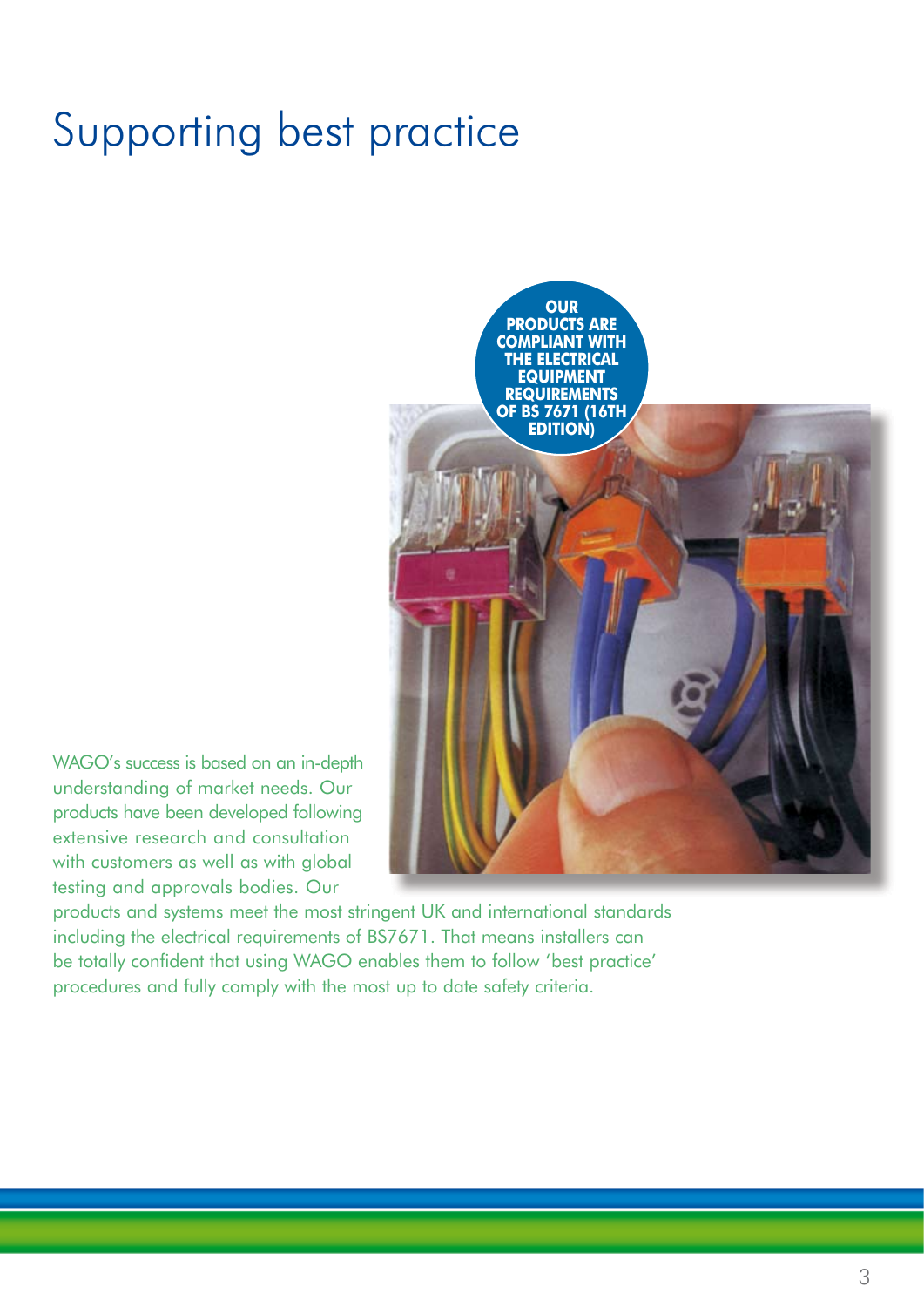## For which applications can you use WAGO?

|                                  |          | 773 series                                                                                                                                                                       | 222 series                                                                                                                                                                       | 224 series                                                                                                                                                              |
|----------------------------------|----------|----------------------------------------------------------------------------------------------------------------------------------------------------------------------------------|----------------------------------------------------------------------------------------------------------------------------------------------------------------------------------|-------------------------------------------------------------------------------------------------------------------------------------------------------------------------|
| <b>Lighting</b>                  |          | $\checkmark$                                                                                                                                                                     | $\checkmark$                                                                                                                                                                     | $\checkmark$                                                                                                                                                            |
| <b>Power</b>                     |          | $\checkmark$                                                                                                                                                                     | $\checkmark$                                                                                                                                                                     |                                                                                                                                                                         |
| <b>Alarms &amp; telecoms</b>     |          | X                                                                                                                                                                                | $\checkmark$                                                                                                                                                                     | $\checkmark$                                                                                                                                                            |
| <b>Heating &amp; ventilation</b> |          | $\checkmark$                                                                                                                                                                     | J                                                                                                                                                                                |                                                                                                                                                                         |
| <b>Control circuits</b>          |          |                                                                                                                                                                                  |                                                                                                                                                                                  |                                                                                                                                                                         |
|                                  | Solid    |                                                                                                                                                                                  |                                                                                                                                                                                  |                                                                                                                                                                         |
| <b>Wire options</b>              | Stranded |                                                                                                                                                                                  |                                                                                                                                                                                  |                                                                                                                                                                         |
|                                  | Flexible | X                                                                                                                                                                                | $\checkmark$                                                                                                                                                                     |                                                                                                                                                                         |
| <b>Example</b>                   |          |                                                                                                                                                                                  |                                                                                                                                                                                  |                                                                                                                                                                         |
| <b>Applications</b>              |          | • Junction box in ceiling, wall<br>or floor<br>• Low voltage lighting system<br>• Wall mounted consumer unit<br>• Power distribution                                             | • Low voltage lighting system<br>including uplighters and<br>downlighters<br>• HVAC control circuit<br>• Junction boxes in wall or ceiling<br>• Mobile homes                     | • Wall lighting connections<br>• Ceiling rose for pendant<br>lighting<br>• Power & lighting connections<br>on exhibition stand<br>• Extending and looping<br>conductors |
| <b>Notes</b>                     |          | Connectors should be used within<br>a suitable enclosure. There is no<br>requirement to secure the terminal<br>blocks providing the cables are<br>glanded or secured outside the | Connectors should be used within<br>a suitable enclosure. There is no<br>requirement to secure the terminal<br>blocks providing the cables are<br>glanded or secured outside the | A ceiling rose can act as the<br>enclosure for these connectors<br>as long as conductors are<br>secured. Easy way of connecting<br>flexible to flexible or solid to     |

enclosure with clips/saddles. IP20 protection on connectors. (See fig 3 flexible conductors. Replaces crimp and twist connections.

(See fig 4 page 9)

page 9)

enclosure with clips/saddles. IP20 protection on connectors. (See fig 6

page 9)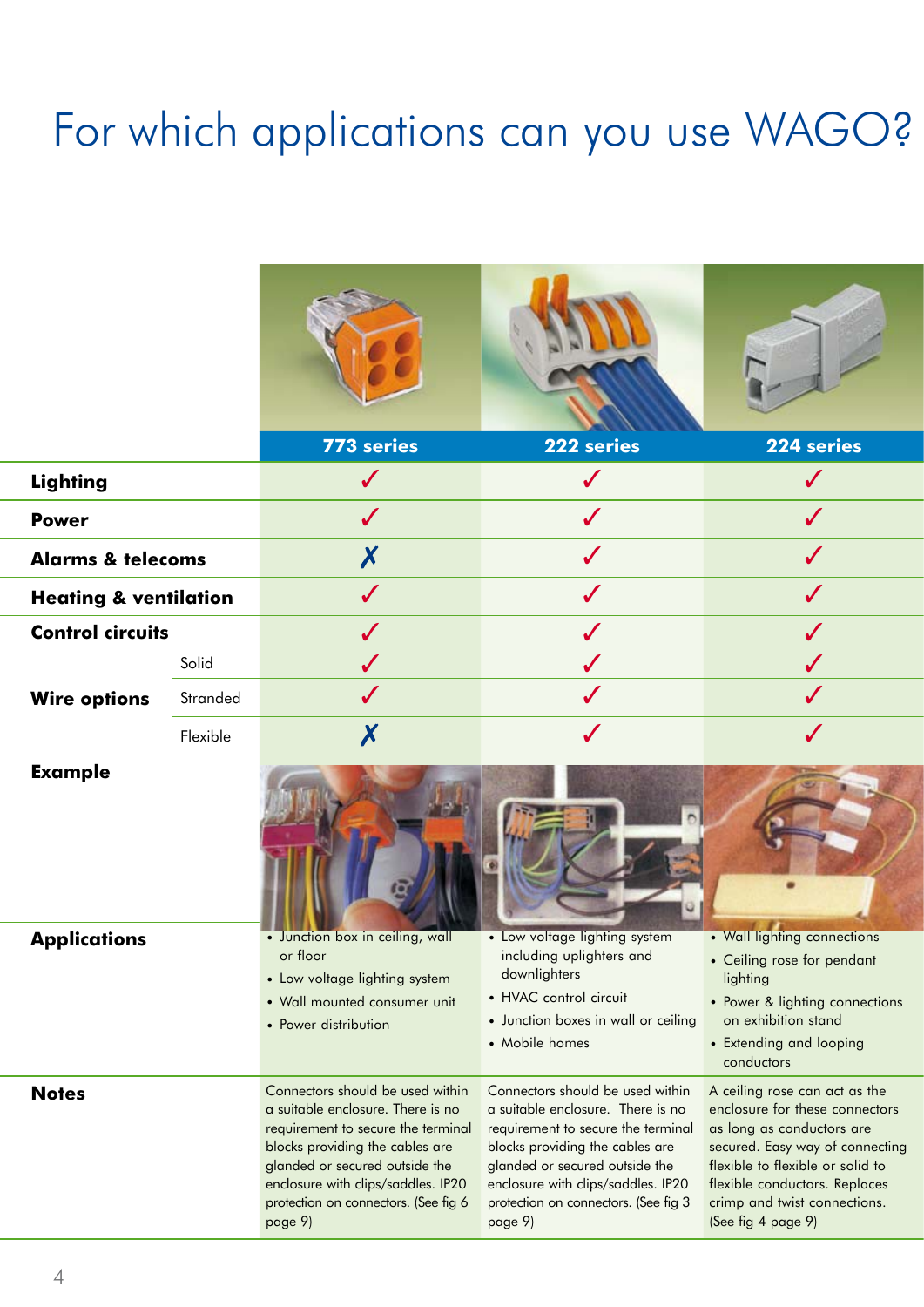

| 243 series   | 862 series | <b>TopJob®S</b> | <b>WINSTA®</b> |
|--------------|------------|-----------------|----------------|
|              |            |                 |                |
|              |            |                 |                |
| $\checkmark$ |            |                 |                |
|              |            |                 |                |
| $\checkmark$ |            |                 |                |
| $\checkmark$ |            |                 |                |
|              |            |                 |                |
|              |            |                 |                |



- Alarm circuits
- Telecom systems
- HVAC control circuits
- White goods control
- Industrial washing systems
	- Ceiling mounted light fitting



- HVAC control circuits
- Control circuits
- Power distribution
- Commoning of neutral or earth connections



- Power and lighting circuits
- Lighting fittings & controls in ceilings and walls
- Power circuits in wall or floor mounted trunking
- Underfloor wiring of electrical systems

Push in connection of small solid conductors. Their size makes these connectors ideal for alarm and telecom applications. Can be mounted on adapter in junction box. Can be assembled together and commoned.

Connectors should be used within a suitable enclosure. The 862 Series can be fixed with self tapping screws or pins. Cables should be secured outside the enclosure with clips/saddles or cable glands. IP20 protection on connectors. (See fig 6 page 9)

DIN rail mount terminal for use in enclosures or cabinets. Easy push-in connection of solid or ferruled conductors, screwdriver operation for stranded and flexible. Safe commoning and test options. Jumpers and testing. Plug and socket connector system reduces installation time. Easy connection of loose or preassembled parts. Can be used in wall or underfloor trunking or for point to point wiring of ceiling lighting.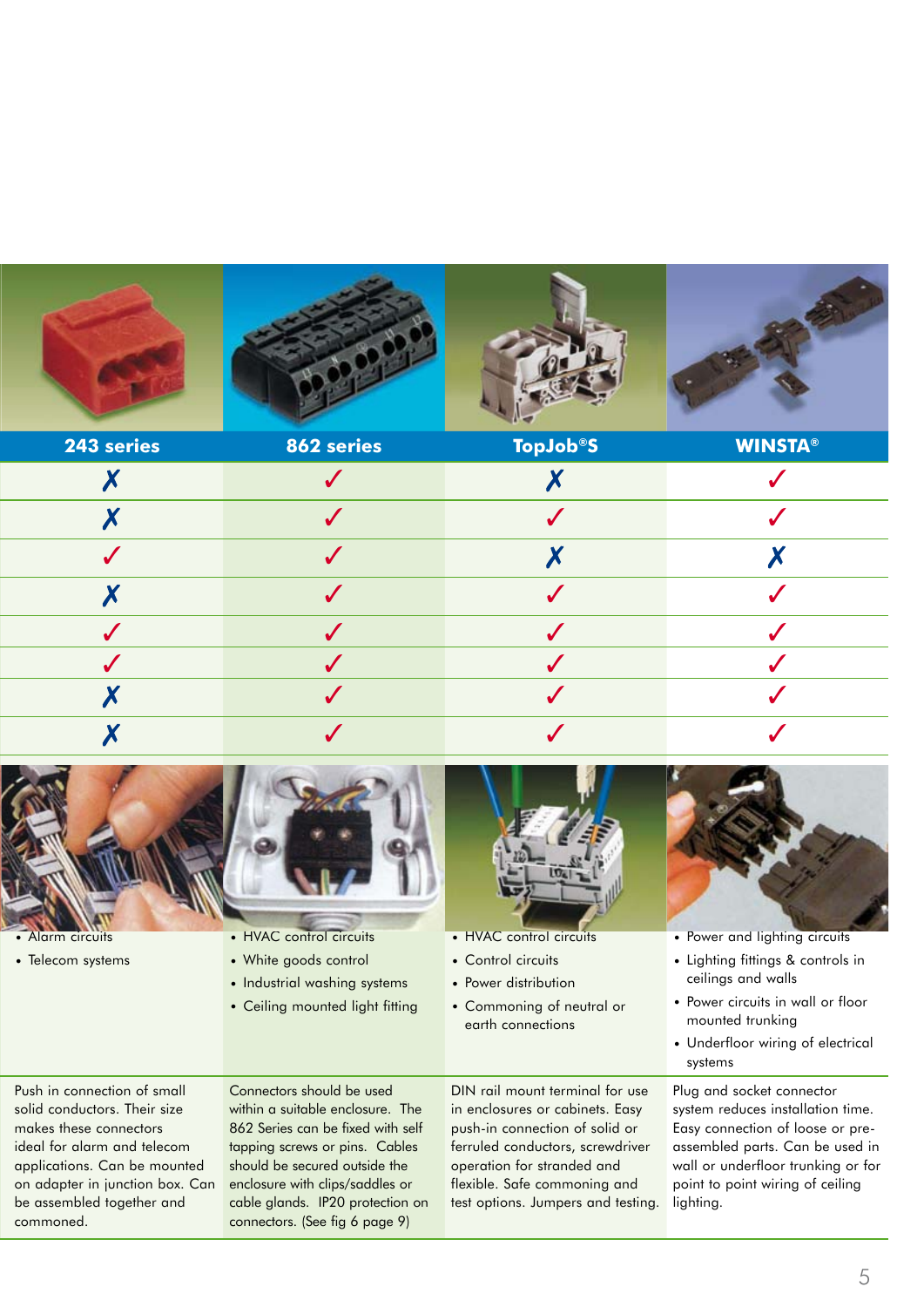### Technical specifications for installer products

WAGO products for building services applications combine optimum performance and dependability with speed of installation. We offer a rapidly expanding range of wiring and intelligent control solutions for all types of commercial, retail, municipal and industrial applications. Whether it's a simple series of connections or a complex integrated buildingwide network, WAGO products ensure installation and performance benefits unsurpassed by any other manufacturer.

#### **222 SERIES**



#### **Junction Box Connectors (Cage Clamp®)**

Cage Clamp® connection means that these 3 and 5 pole connectors will safely accept 0.08mm<sup>2</sup> to 2.5mm2 solid and stranded conductors as well as 0.08mm<sup>2</sup> to 4mm2 flexible conductors.

Operation is easy using one of the integrated orange levers that locks open, ensuring that the clamping unit is ready for insertion of the stripped wire. Closing the lever, flush with the connector housing, ensures a gastight conductor connection. Wires are thus connected or removed without using any tools. There is a test point in the housing. The rating for this compact connector is 400V, 32A.

#### **773 SERIES**



#### **Junction Box Connectors (PushWire)**

Available in 2, 4, 6 and 8 pole, these colour coded connectors are suitable for 0.75mm2 to 2.5mm2 solid and 1.5mm<sup>2</sup> to 2.5mm<sup>2</sup> stranded conductors. The new 3 pole version is suitable for solid

and stranded conductors from 1.5mm2 to 6mm2. Simply pushing the stripped conductor into the connector makes the connection; the transparent housing, a feature of all the connectors in the range, provides a visible indication that the conductor is secure. There is a test point in the housing. The conductors are removed by holding the wire and twisting left/right while pulling on the connector, which means the connector can be re-used. Also available is a fixing carrier that is designed to secure the connectors into a junction box or onto DIN rail. The rating is 400V, 24A (41A for 3 pole version). (See fig 1 page 9)

#### **224 SERIES**



#### **Lighting Connectors (PushWire/Cage Clamp®)**

These connectors combine PushWire and Cage Clamp® technology, making them ideal for lighting applications. There are three versions in the range, two with PushWire and Cage Clamp®

connection suitable for 1mm2 to 2.5mm2 solid conductors and 0.5mm2 to 2.5mm2 solid, stranded and flexible conductors. The stripped solid conductor is simply pushed in one side while the stripped flexible conductor is inserted by compressing the terminal housing. The third version has Cage Clamp® connection both sides, accepting stripped solid, stranded and flexible conductors from 0.5mm<sup>2</sup> to 2.5mm<sup>2</sup>. Again, the stripped conductor is easily inserted when the terminal housing is compressed. Operation is very easy and quick with no tools required, yet gastight connection is guaranteed. The rating of these connectors is 400V, 24A. There is a test point in the housing. (See fig 4 page 9)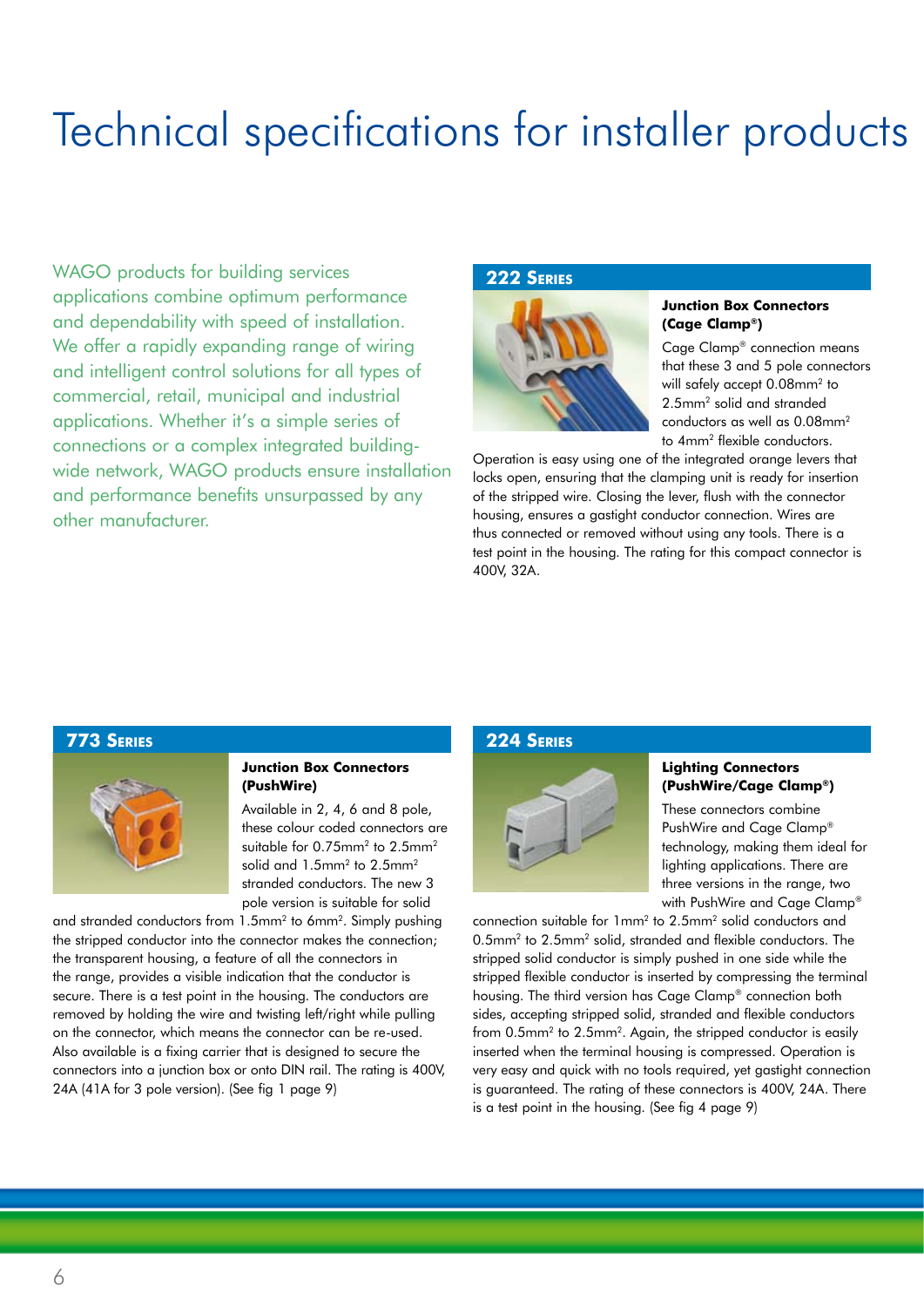#### **243 SERIES**



#### **Junction Box Connectors (PushWire)**

The WAGO 243 series MICRO PushWire connectors are designed for small solid conductors of 0.6mm to 0.8mm diameter. Available in 4 or 8 pole in four different colours, they are very

compact yet easy to use. The conductors are removed by holding the wire and twisting left/right while pulling on the connector. Modular in design, these connectors can be assembled onto strips using the groove on the top, with each pole effectively having 4 or 8 connections. They can then be commoned by inserting a short solid conductor. There is a test point in the housing. The rating of 100V, 6A is ample considering the size of the connector itself. Also available is a fixing carrier suitable for 4 or 6 connectors that can be either DIN rail or panel mounted.

#### **TOPJOB®S**



#### **DIN Rail Mount Terminal Block (Cage Clamp®)**

The new leader in compact DIN rail mount terminal blocks, TOPJOB®S from WAGO is available in 2, 3 and 4 conductor versions for conductor sizes from 1.5mm2 to 16mm2 and rating

ranging from 18A, 800V to 76A, 800V. The Cage Clamp®S connection technique allows stripped solid conductors to be pushed in, which is a significant cost and time saving benefit, while stripped stranded or flexible conductors are inserted by using a screwdriver to open the clamp. With their space saving design, these terminal blocks are up to 30% smaller with a conductor entry angle of less than 15° which allows easier installation in confined spaces. The comb type jumper system is based on the plug and socket principle with each terminal having a spring loaded socket in the current bar. Two slots enable alternate and staggered jumpering. Testing is carried out using the jumper socket for the test adapter, test tap or modular test connectors which are unique to TOPJOB®S terminal blocks.

#### **862 SERIES**



#### **Terminal Strip (Cage Clamp®)**

Available in 2, 3, 4 and 5 pole, these terminals have Cage Clamp®S connection, which allows up to 4 conductors to be connected with cross sections from 0.5mm<sup>2</sup> to 4mm<sup>2</sup> per pole.

Different cross sections of solid, stranded or flexible conductor can be used in one terminal block. Safer and more reliable than the old fashioned "chocolate block", stripped solid conductors can be pushed in while stripped stranded or flexible conductors are inserted by using the pushbutton, either with a screwdriver or by hand. There are several different fixing options including screw and nut fixing from the top, fixing with self tapping screw from top or bottom and fixing with integral snap in mounting feet. In addition, the 3, 4 and 5 pole versions are available with optional automatic earth contact. The terminal blocks are pre-marked for easy identification and each pole has a test point. The rating of these terminals is 500V, 32A. (See fig 5 page 9)

#### **WINSTA®**



#### **Plug and Socket Connector System (Cage Clamp®)**

WINSTA® is a modular wiring system incorporating Cage Clamp®S technology, offering efficiency and simplicity for all types of building installations. The 3, 4 and 5 pole plug and socket

components have two conductor entries per pole, thus enabling the independent connection of different size solid, stranded or flexible conductors from 0.5mm<sup>2</sup> to 4.0mm<sup>2</sup> in the same pole. WINSTA® connectors are rated at 25A, 250V (3 pole) / 400V (4 & 5 pole) making them ideal for lighting and power applications. The Cage Clamp®S connection allows stripped solid conductors to be pushed in while stripped stranded or flexible conductors are inserted by using a screwdriver to open the clamp. The range extends to the wiring and interconnection of systems with snapin type and distribution connectors with optional phase selection for the symmetrical loading of three phase systems. Whether prepared on site or pre-assembled for special projects, these connectors make handling and cable preparation considerably easier and can reduce wiring installation time by up to 70%.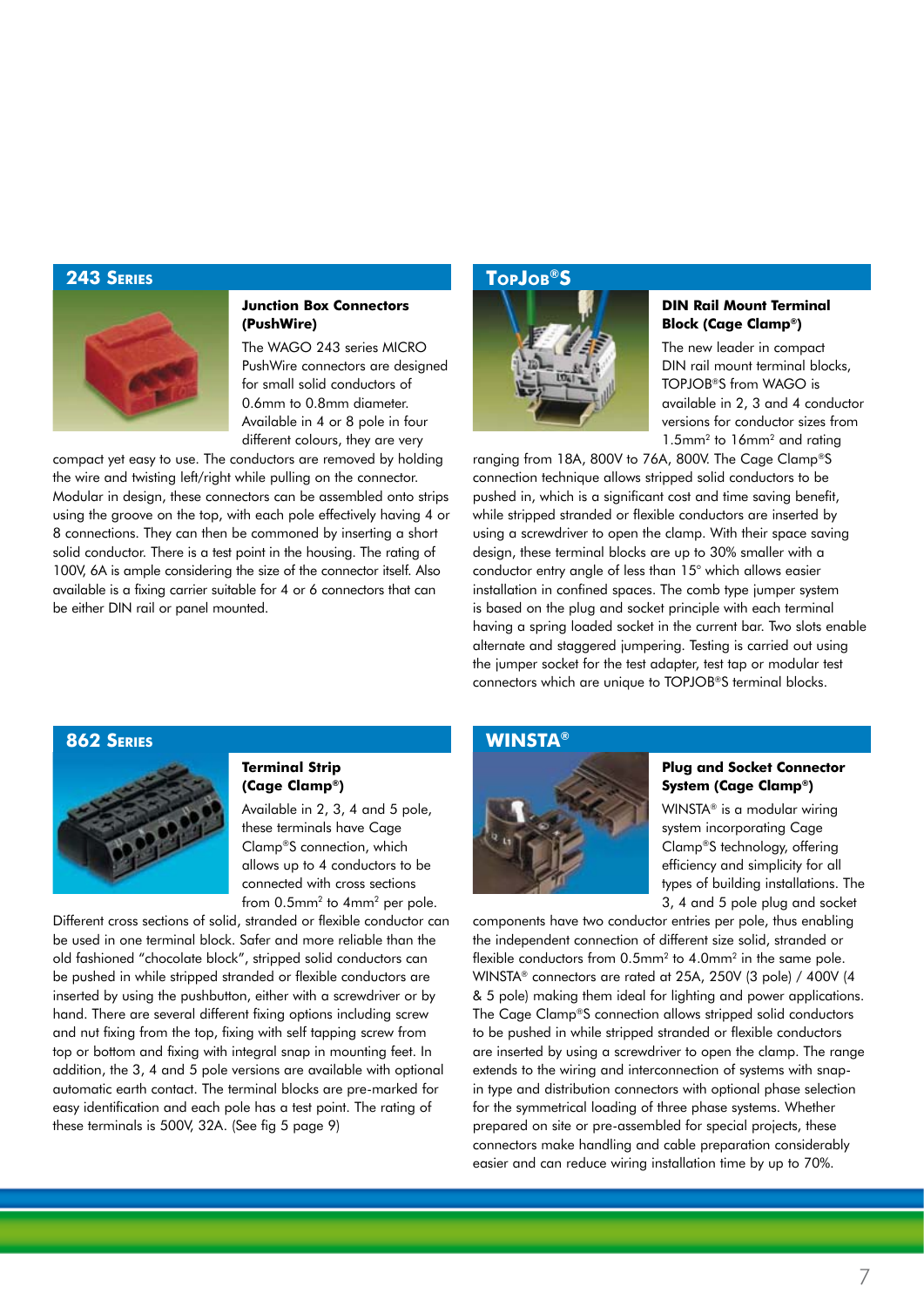# Preferred practices regarding terminations

What are the key issues surrounding compliance with NICEIC procedure and BS7671 (16th Edition) wiring regs?

| <b>Typical questions asked by installers</b>                                                                                          |                                                                                                                                                                                                                                                                                                                                                                                                                                                                                                                                                        |  |
|---------------------------------------------------------------------------------------------------------------------------------------|--------------------------------------------------------------------------------------------------------------------------------------------------------------------------------------------------------------------------------------------------------------------------------------------------------------------------------------------------------------------------------------------------------------------------------------------------------------------------------------------------------------------------------------------------------|--|
| Should WAGO connectors be used<br>in an enclosure?                                                                                    | In order to comply with the requirements of the 16th Edition of the IEE Wiring<br>Regulations/BS7671, all connectors should be used in a suitable enclosure<br>of material complying with the relevant glow-wire test requirements of BS<br>458-2.1. (Fire hazard testing for electrotechnical products). This will provide<br>mechanical protection for the connectors as well as protection against dust,<br>damp and accidental damage. Although WAGO connectors are IP20 (finger<br>touch) with Polyamide 6.6 housing for strength and durability. |  |
| Do they need to be fixed in an<br>enclosure?                                                                                          | The junction box connectors do not have to be fixed down in the housing<br>provided that the cables are secured on their way into the box. However, fixing<br>provides a more secure and professional looking finish. (See figs 2 and 3,<br>page 9)                                                                                                                                                                                                                                                                                                    |  |
| Does there need to be strain relief<br>on the cable?                                                                                  | Yes, there should be strain relief on the cable. This could be the cable clipped<br>outside the enclosure or cable glands within the enclosure to prevent the cables<br>being pulled out of the connectors. (See fig 6)                                                                                                                                                                                                                                                                                                                                |  |
| I'm used to screw connections -<br>how secure is your clamping system?                                                                | The WAGO Cage Clamp® and PushWire clamping systems guarantee gas-<br>tight, maintenance-free connections every time. Our connectors incorporating<br>these proven technologies have been used in industrial and building services<br>applications worldwide. The company's reputation is built on the high quality<br>and proven performance of our products. For installers, this ensures complete<br>peace of mind. (See page 2)                                                                                                                     |  |
| How do I release the conductor from the<br>terminal?                                                                                  | All WAGO connectors are re-usable. PushWire conductors are removed by<br>pulling the conductor and twisting the connector. Cage Clamp® connections<br>are released by using a screwdriver or pushbutton/lever operation. (See figs 1,<br>4 and 5, page 9)                                                                                                                                                                                                                                                                                              |  |
| Do your connectors comply with British<br><b>Standards?</b>                                                                           | BSI recognise and harmonise with IEC 60947, 60998 and 60999. These are<br>European standards which relate to terminal blocks and connectors. All WAGO<br>products conform to these standards and other international requirements.                                                                                                                                                                                                                                                                                                                     |  |
| What other standards do your<br>connectors comply with?                                                                               | WAGO sells its products worldwide and is therefore in constant contact with<br>testing and approvals houses around the globe. See page 11 for full list of<br>appropriate bodies.                                                                                                                                                                                                                                                                                                                                                                      |  |
| There's a small cavity in a ceiling, wall or<br>floor. Can a terminal block be fitted without<br>the need for an additional back box? | Yes. When installing backless equipment, such as a domestic style luminaire, it<br>is possible for the enclosure to be formed or completed with building material<br>considered to be non-combustible when tested to BS 476-4. (Fire tests on<br>building materials and structures. Non-combustibility tests for materials).<br>Where there is any doubt that the building material does not meet this<br>standard, the electrical connections should be shielded from the fabric of the<br>building by a suitable electrical back-box.                |  |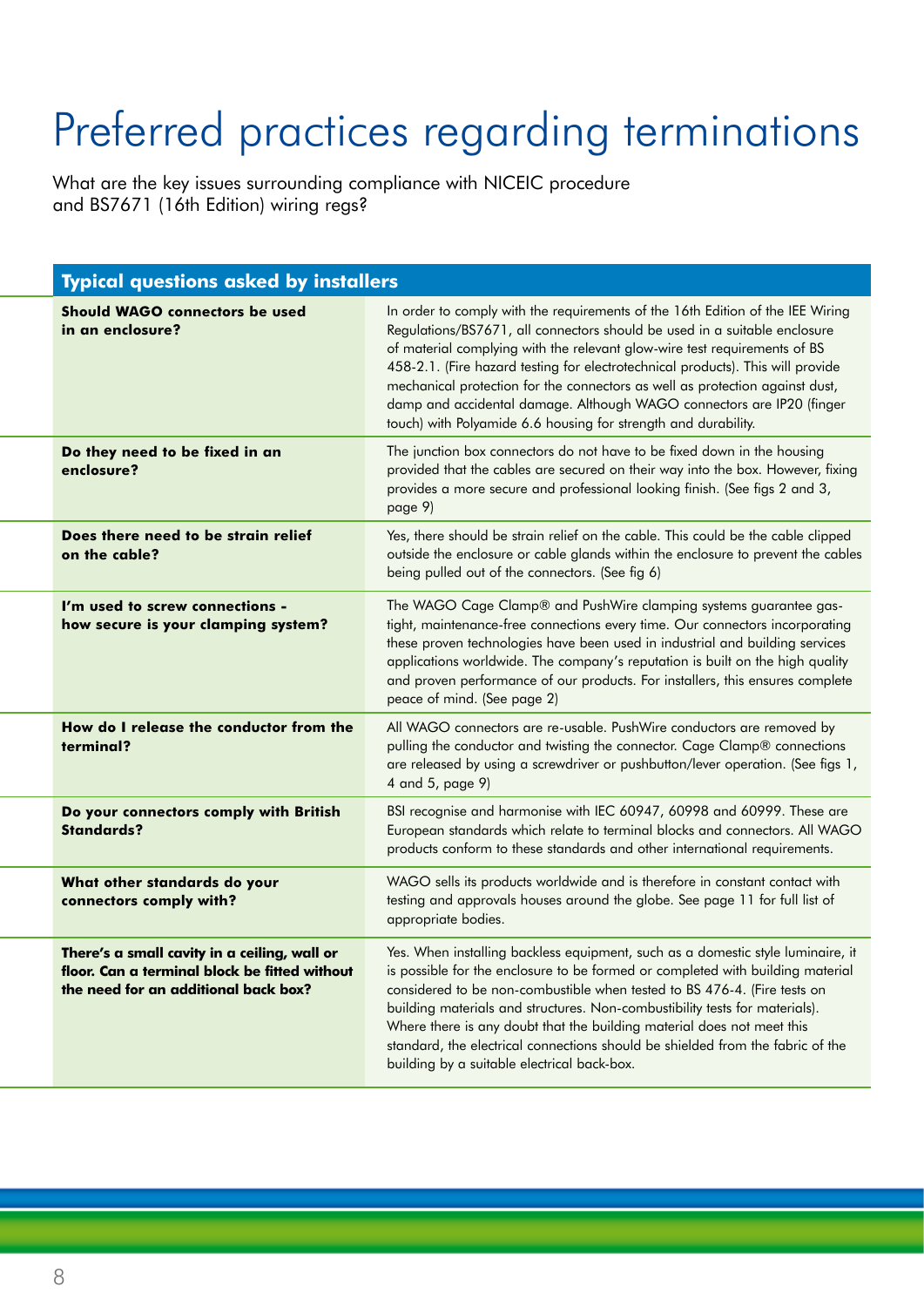Summary of preferred practices to ensure WAGO series products are used in accordance with NICEIC procedure and BS7671 wiring regulations

- All connections must be used in an appropriate BSI/IEC approved enclosure to provide protection of equipment against certain external influences (dust/damp) and in any direction protection against electrical contact
- The normal installation (electrical) has many joints and it follows that these must all remain safe and effective throughout the life of the system.
- All junction boxes must be accessible for inspection and testing unless they are buried in compound.
- Every connection between conductors and equipment shall provide durable electrical continuity and adequate mechanical strength. *WAGO's Cage Clamp® is vibration proof and thermal loosening free. High quality metal and material parts are used.*
- Where sheathed cables are used, the sheath must be continuous into the enclosure. The cable secured via cable glands or clips. (See fig 6)

















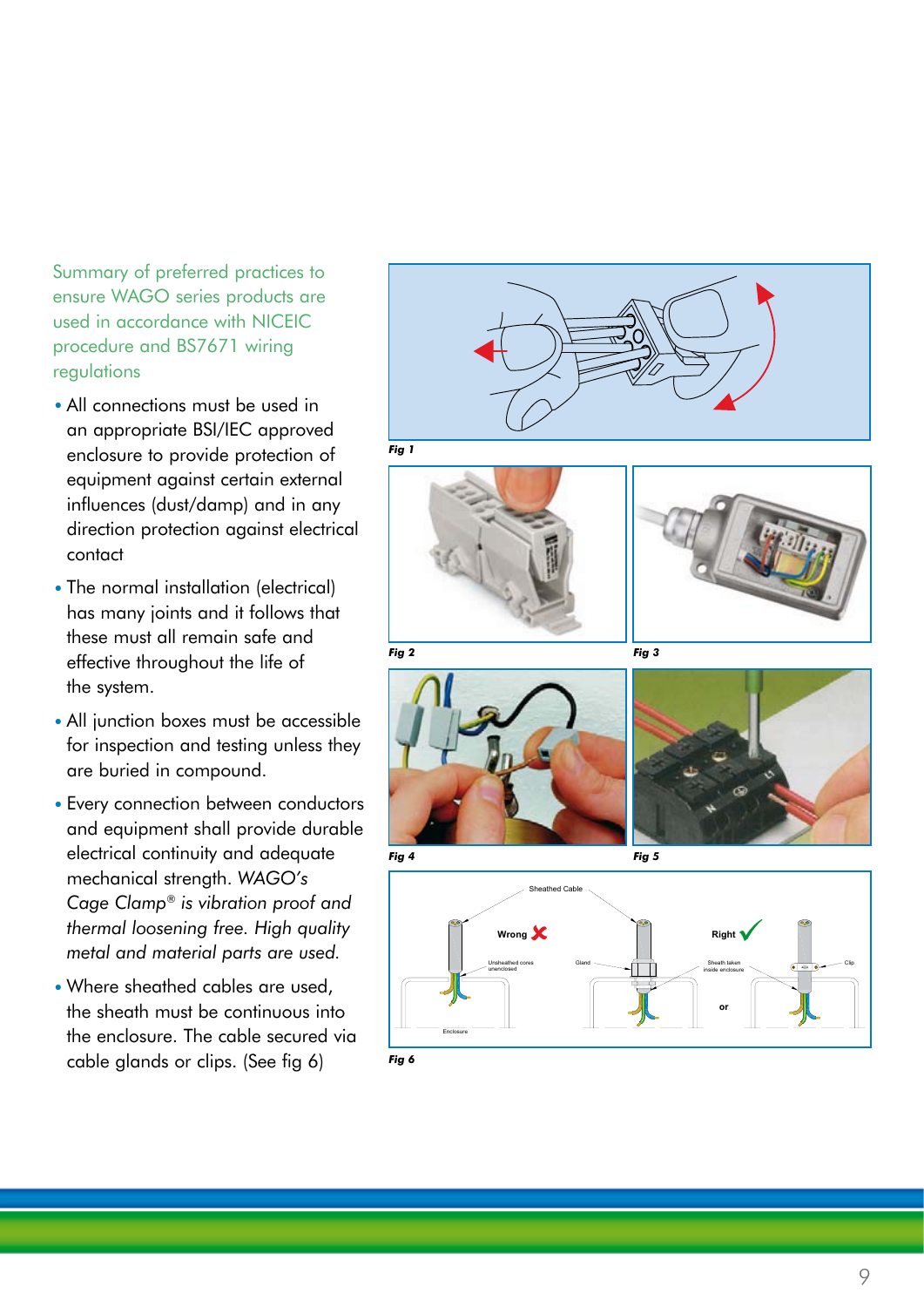### What the industry says about WAGO

We have confidence in using WAGO connectors on a regular basis in our control panels. The Cage Clamp® technology which is incorporated across the product range offers our clients maintenance free, fast and easy connections and saves us considerable build and installation time. **VAC**<br> **VAC**<br> **Cage**<br> **is inc** 

**ROY BLACK**, *Director, Kim Systems*



MK Electric works closely with WAGO and we use their connectors within the MK Flexible Wiring System. To meet the needs of the rapidly growing off-site building sector, innovative solutions and products are required and, as the market leader in spring clamp technology, WAGO plays an important role. **PHILIP REDMAN**, *Business Manager, MK Wiring Systems*

When looking for a system partner to provide creative innovation in pluggable systems for building installations, WAGO was our obvious choice. Their enthusiasm, flexibility and quality products have brought time and cost savings to every project. **DAVID LEWIS**, *Managing Director, APEX Solutions*

WAGO has the proven experience in interconnection technology and the manufacturing strength to ensure high quality, dependable terminal blocks every time. We believe this makes an important contribution to our product offering. WAGO has the proven experience in interconnection technology and the manufacturing strength to ensure high quality, dependable terminal blocks every time. We believe this makes an important contribution to our product offe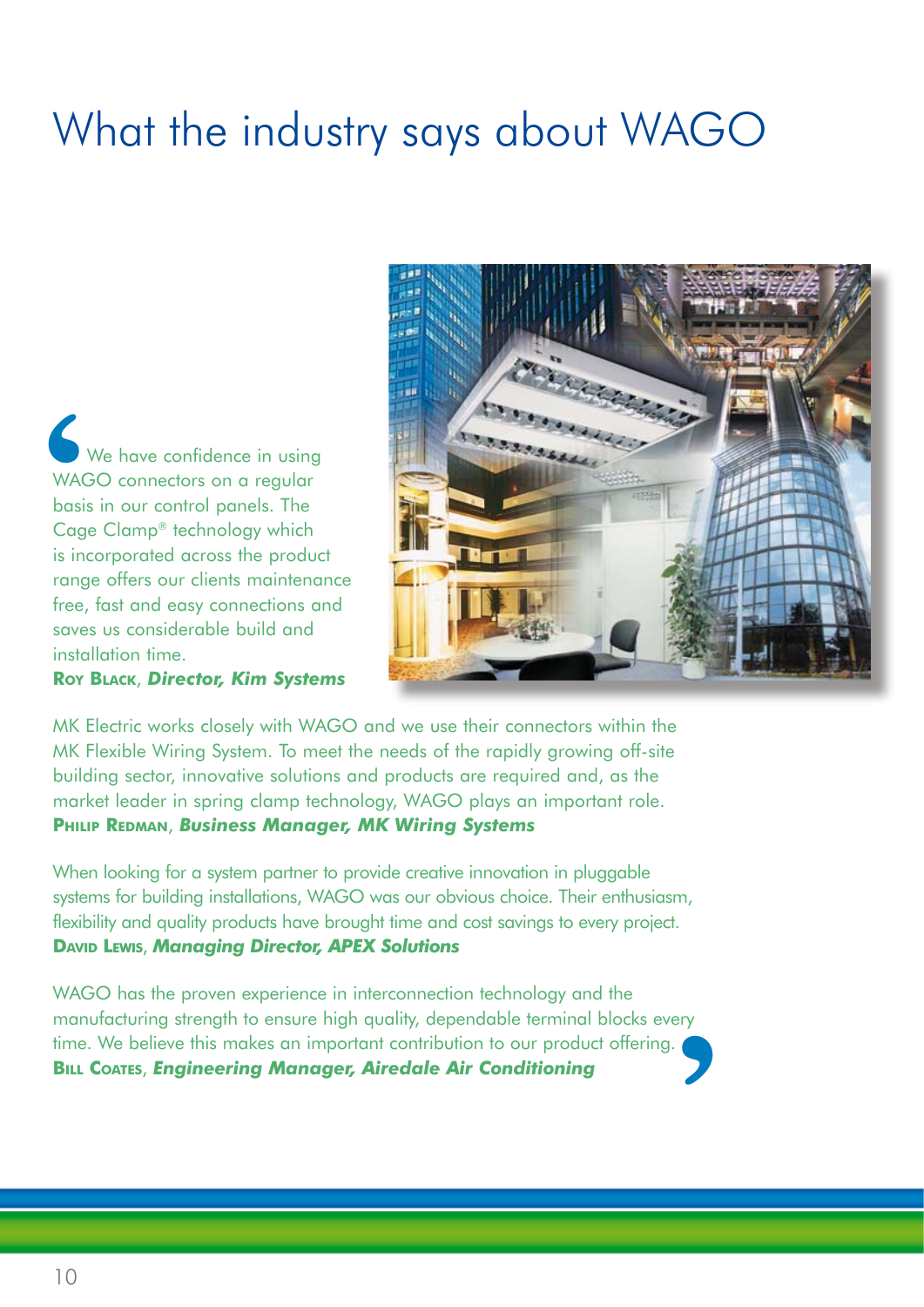### List of approvals



### Our partners

We have established close working relationships with many of the world's leading manufacturers of lighting and power distribution equipment. As a result, WAGO's modular wiring units, connectors and software solutions have been incorporated into many of today's leading edge products and are making a vital contribution to system performance and reliability.



**Please contact WAGO if you need more detailed information on any of the products shown**